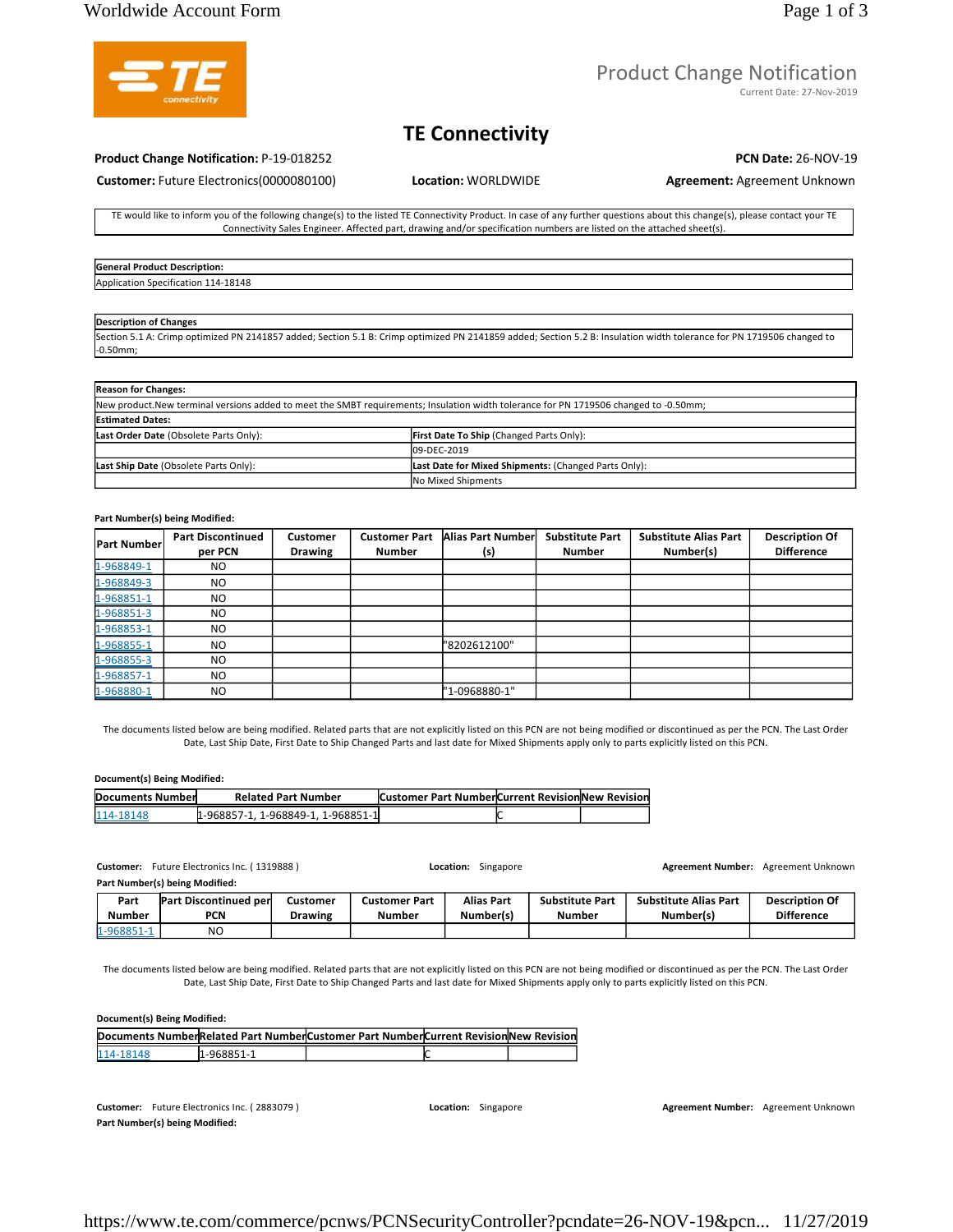# Worldwide Account Form Page 2 of 3

| Part          | <b>Part Discontinued per</b> | <b>Customer</b> | Customer Part | <b>Alias Part</b> | <b>Substitute Part</b> | <b>Substitute Alias Part</b> | <b>Description Of</b> |
|---------------|------------------------------|-----------------|---------------|-------------------|------------------------|------------------------------|-----------------------|
| <b>Number</b> | <b>PCN</b>                   | <b>Drawing</b>  | <b>Number</b> | Number(s)         | Number                 | Number(s)                    | <b>Difference</b>     |
| 1-968849-1    | NO.                          |                 |               |                   |                        |                              |                       |
| 1-968851-1    | NO                           |                 |               |                   |                        |                              |                       |
| 1-968857-1    | NO                           |                 |               |                   |                        |                              |                       |

The documents listed below are being modified. Related parts that are not explicitly listed on this PCN are not being modified or discontinued as per the PCN. The Last Order Date, Last Ship Date, First Date to Ship Changed Parts and last date for Mixed Shipments apply only to parts explicitly listed on this PCN.

### **Document(s) Being Modified:**

|           |            | Documents NumberRelated Part NumberCustomer Part NumberCurrent Revision New Revision |  |
|-----------|------------|--------------------------------------------------------------------------------------|--|
| 114-18148 | 1-968849-1 |                                                                                      |  |

**Customer:** Future Electronics Inc ( 1290208 ) **Location:** Southaven **Agreement Number: FUTAGR001 Agreement Number:** FUTAGR001

|                       | Part Number(s) being Modified:      |                            |                                       |                          |                                         |                                           |                                            |  |  |  |
|-----------------------|-------------------------------------|----------------------------|---------------------------------------|--------------------------|-----------------------------------------|-------------------------------------------|--------------------------------------------|--|--|--|
| Part<br><b>Number</b> | <b>Part Discontinued</b><br>per PCN | Customer<br><b>Drawing</b> | <b>Customer Part</b><br><b>Number</b> | Alias Part Number<br>(s) | <b>Substitute Part</b><br><b>Number</b> | <b>Substitute Alias Part</b><br>Number(s) | <b>Description Of</b><br><b>Difference</b> |  |  |  |
| 1-968849-1            | NO.                                 |                            |                                       |                          |                                         |                                           |                                            |  |  |  |
| 1-968851-1            | NO.                                 |                            |                                       |                          |                                         |                                           |                                            |  |  |  |
| 1-968853-1            | NO.                                 |                            |                                       |                          |                                         |                                           |                                            |  |  |  |
| 1-968855-1            | NO.                                 |                            |                                       | "8202612100"             |                                         |                                           |                                            |  |  |  |
| 1-968855-3            | NO.                                 |                            |                                       |                          |                                         |                                           |                                            |  |  |  |
| 1-968857-1            | NO.                                 |                            |                                       |                          |                                         |                                           |                                            |  |  |  |
| 1-968880-1            | NO.                                 |                            |                                       | "1-0968880-1"            |                                         |                                           |                                            |  |  |  |

The documents listed below are being modified. Related parts that are not explicitly listed on this PCN are not being modified or discontinued as per the PCN. The Last Order Date, Last Ship Date, First Date to Ship Changed Parts and last date for Mixed Shipments apply only to parts explicitly listed on this PCN.

### **Document(s) Being Modified:**

|           |            | Documents NumberRelated Part NumberCustomer Part NumberCurrent Revision New Revision |  |
|-----------|------------|--------------------------------------------------------------------------------------|--|
| 114-18148 | 1-968849-1 |                                                                                      |  |

**Customer:** Future Electronics UK (2833922 ) **Location: Hayes Metally Agreement Number:** Agreement Unknown **Part Number(s) being Modified: Part Number Part Discontinued per PCN Customer Drawing Customer Part Number Alias Part Number(s) Substitute Part Number Substitute Alias Part Number(s) Description Of Difference** 1-968849-1 NO

The documents listed below are being modified. Related parts that are not explicitly listed on this PCN are not being modified or discontinued as per the PCN. The Last Order Date, Last Ship Date, First Date to Ship Changed Parts and last date for Mixed Shipments apply only to parts explicitly listed on this PCN.

### **Document(s) Being Modified:**

|           |            | Documents NumberRelated Part NumberCustomer Part NumberCurrent Revision New Revision |  |
|-----------|------------|--------------------------------------------------------------------------------------|--|
| 114-18148 | 1-968849-1 |                                                                                      |  |

**Customer:** Future Electronics Ltd ( 1307660 ) **Location:** Egham **Agreement Number:** Agreement Unknown

**Part Number(s) being Modified:** 

| Part       | <b>Part Discontinued per</b> | Customer       | Customer Part | <b>Alias Part</b> | <b>Substitute Part</b> | <b>Substitute Alias Part</b> | <b>Description Of</b> |
|------------|------------------------------|----------------|---------------|-------------------|------------------------|------------------------------|-----------------------|
| Number     | <b>PCN</b>                   | <b>Drawing</b> | <b>Number</b> | Number(s)         | Number                 | Number(s)                    | <b>Difference</b>     |
| 1-968857-1 | NO                           |                |               |                   |                        |                              |                       |

The documents listed below are being modified. Related parts that are not explicitly listed on this PCN are not being modified or discontinued as per the PCN. The Last Order Date, Last Ship Date, First Date to Ship Changed Parts and last date for Mixed Shipments apply only to parts explicitly listed on this PCN.

| Document(s) Being Modified: |             |                                                                                      |  |  |  |  |  |  |  |
|-----------------------------|-------------|--------------------------------------------------------------------------------------|--|--|--|--|--|--|--|
|                             |             | Documents NumberRelated Part NumberCustomer Part NumberCurrent Revision New Revision |  |  |  |  |  |  |  |
| 114-18148                   | 11-968857-1 |                                                                                      |  |  |  |  |  |  |  |

| Future Electronics Inc. (2883079)<br>Customer: |               |                       | Singapore<br>Location: |               |                   | <b>Agreement Number:</b> | Agreement Unknown            |                       |
|------------------------------------------------|---------------|-----------------------|------------------------|---------------|-------------------|--------------------------|------------------------------|-----------------------|
| Part Number(s) being Modified:                 |               |                       |                        |               |                   |                          |                              |                       |
|                                                | Part          | Part Discontinued per | <b>Customer</b>        | Customer Part | <b>Alias Part</b> | <b>Substitute Part</b>   | <b>Substitute Alias Part</b> | <b>Description Of</b> |
|                                                | <b>Number</b> | PCN                   | <b>Drawing</b>         | Number        | Number(s)         | Number                   | Number(s)                    | <b>Difference</b>     |

https://www.te.com/commerce/pcnws/PCNSecurityController?pcndate=26-NOV-19&pcn... 11/27/2019